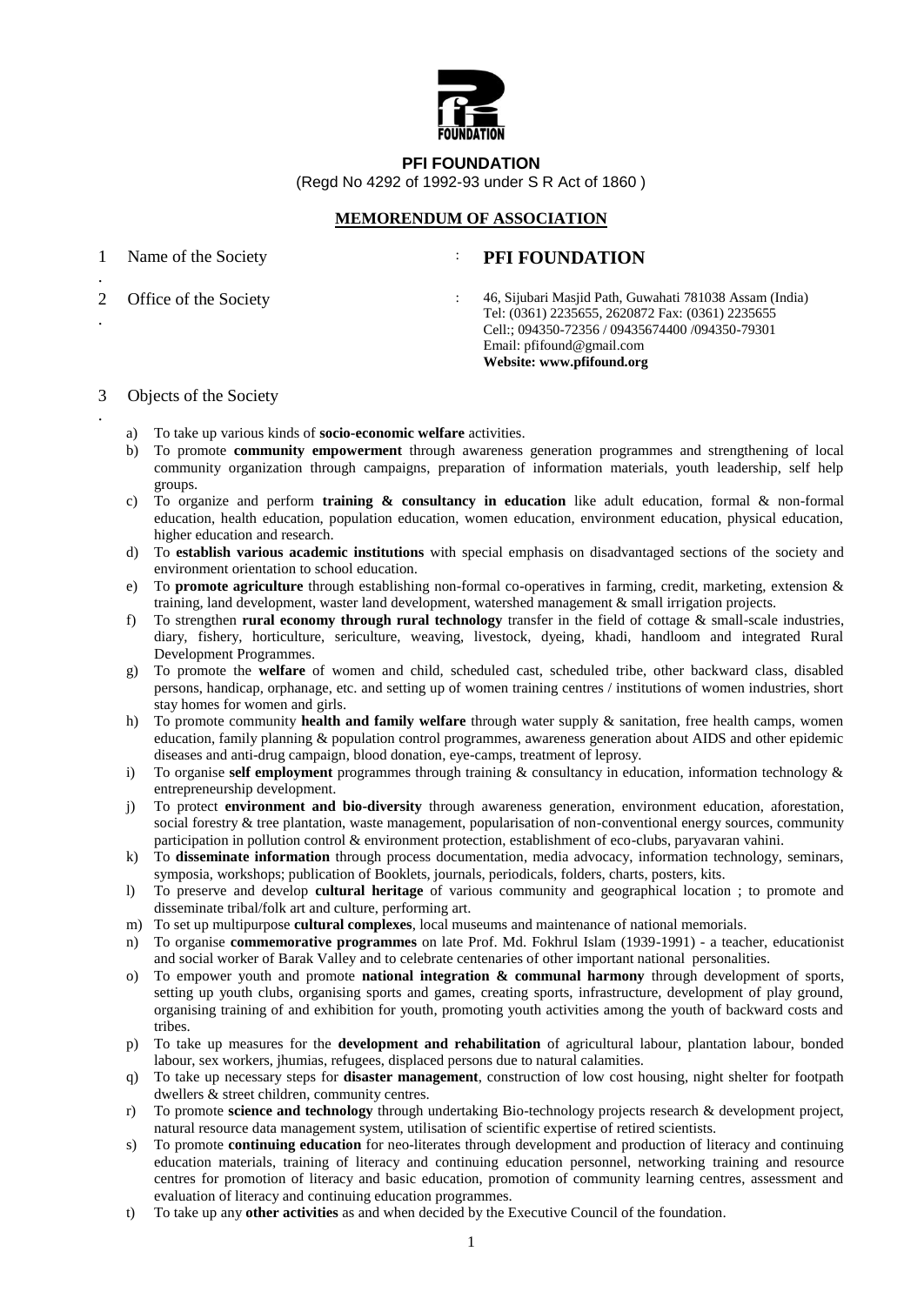## 4. **The Names, Address and Designation of the Present Members of the Executive Council are: -**

| <b>Name in full</b>                                                                      | <b>Address, Occupation &amp; Designation</b>                                                                                                    | <b>Designation</b>                  |             |
|------------------------------------------------------------------------------------------|-------------------------------------------------------------------------------------------------------------------------------------------------|-------------------------------------|-------------|
| Dr Sulekha C.<br>$1_{-}$<br>2.<br>Bhattacherjee<br>MA, PhD.                              | Jt. Director,<br>Administrative Staff College, Govt of<br>Assam, Khanapara, Guwahati 781022                                                     | <b>PRESIDENT</b>                    |             |
| Dr Parveen Akhtar<br>3.<br>MA PhD                                                        | Reader, Dept of Education.<br>Cotton College, Guwahati 781 001<br>Academician                                                                   | VICE-<br><b>PRESIDENT</b>           |             |
| Sri Abdul Quddus, APS<br>4.                                                              | Commandant, 1 <sup>st</sup> Assam Police<br>Battalion, Nazira, Dist: Sivsagar (Assam)<br><b>AssamPolice Service</b>                             | Member                              |             |
| Dr K K Saharaia<br>5.<br>M.Sc., PhD                                                      | Associate Professor & Head,<br>Dept of Extension, College of Vet. Sc.<br>Khanapara, Guwahati - 22                                               | Member                              |             |
| 6. Sri K Ahmed,<br><b>MA</b>                                                             | Director, Indian Institute of<br>Entrepreneurship, Govt of India,<br>Guwahati                                                                   | Member                              |             |
| Sri Arijit Dasgupta,<br>7.<br>MA, PgDiploma                                              | Additional<br>Director<br>of<br>Agriculture<br>(Retd),<br>Flat No 302, Akangsha Apartment,<br>Opp Karbi Hentung,<br>Khanapara, Guwahati - 22    | Member                              | L. Depara - |
| 7. Dr Dorothy Kharmalki,<br>MBBS, MS                                                     | Divisional<br>Medical<br>Officer,<br>N<br>$\mathbf{F}$<br>Railways, Hospital, Maligaon, Guwahati                                                | Member                              |             |
| 8. Dr M M Alam,<br>MBBS, MS                                                              | Registrar of the Dept of Surgery,<br>Guwahati Medical College, Guwahati -<br>32                                                                 | Member                              |             |
| Dr Midusmita Das<br>9.<br>MBBS, MD                                                       | Consultant, Downtown Hospital,<br>Dispur, Guwahati 781006<br>Gynecologist & Obstetrician                                                        | Member                              |             |
| 10. Sri Debojit Sen,<br>B.Sc. (Agr), MBA                                                 | Axis Bank, G S Road, Guwahati - 5<br>Financial Policy & Micro-finance Expert                                                                    | Member                              |             |
| 11. Dr Meera Sharma,<br>MA                                                               | Lecturer, State Council of Educational<br>research & Training, Govt of Assam,<br>Kahilipara, Guwahati - 781019<br>Academician.                  | Member                              |             |
| 12. Dr Juri Mahanta,<br>MA                                                               | Senior Lecturer in Education.<br>Cotton College, Guwahati 781 001<br>Academician                                                                | Member                              |             |
| 13. Dr Fazlur Rahman,<br>MA, PhD                                                         | Lecturer, Dept of Is. Studies, Cotton<br>College, Guwahati 781 001<br>Academician                                                               | Member                              |             |
| 14. Dr K M Baharul Islam<br>MA, LLB, BEd, PhD,<br>$LLM$ (UK),<br>Post-Doc (AIT, Bangkok) | Chairman & CEO,<br>South Asia Development Gateway,<br>46, Sijubari Chariali, Hatigaon,<br>Guwahati 781038<br><b>ITC Policy and Legal Expert</b> | <b>EXECUTIVE</b><br><b>DIRECTOR</b> |             |